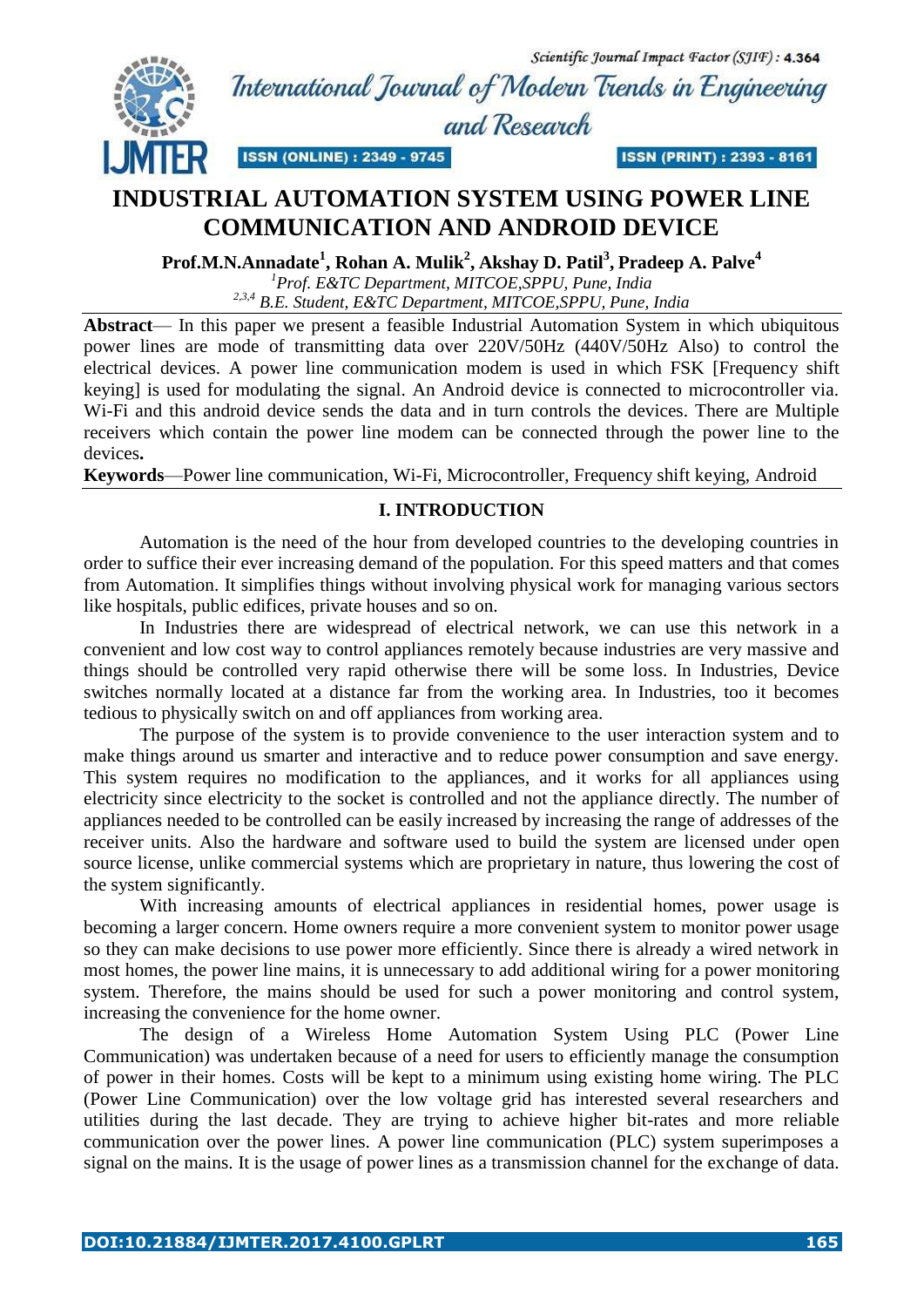Each PLC unit can send or receive commands and data using this communication channel. The power usage of a load is monitored by a PLC unit, and the resulting data is sent back to the home owner over the power lines. The user can then reduce the power going into the load with a dimmer circuit on the PLC unit.

PLC is a technology which uses power lines as physical media for data transmission. PLC system signals were sent and received on household and industrial 50Hz current bearing power lines. PLC offers a no new wires solution because the infrastructure has already been established. PLC modems are used for transmit-ting data at a rapid speed through a power line in a house, an office, a building, and a factory, etc. Here, the existing alternating current (AC) power wires serve as a transmission medium by which information is relayed from a transmitter or control station to one or more receivers. It is because power line is a relatively cheaper and more robust communication channel used throughout the world except wireless channel. It is used more commonly used than any other communication channel.

#### **II. THE PLC**

**Power-line communication (PLC)** uses communication protocol that is electrical wiring to carry both data, and Alternating Current (AC) simultaneously electric power transmission or electric power distribution.

It is also known as power-line carrier, power-line digital subscriber line (PDSL), mains communication, power-line telecommunications, or power-line networking (PLN).

Power Line Communication (PLC) is a communication technology that enables sending data over existing power cables. This means that, with just power cables running to an electronic device (for example) one can both power it up and at the same time control/retrieve data from it in a half-duplex manner.

#### **For understanding, PLC can be broadly viewed as:**

1. Narrowband PLC

2. Broadband PLC

**Narrowband PLC** works at lower frequencies (3-500 kHz), lower data rates (up to 100s of kbps), and has longer range (up to several kilometres), which can be extended using repeaters. Broadband PLC works at higher frequencies (1.8-250 MHz), high data rates (up to 100s of Mbps) and is used in shorter-range applications.

Recently, narrowband Power Line Communication has been receiving widespread attention due to its applications in the Smart Grid. Another application that narrowband PLC has been used in is smart energy generation, particularly in micro-inverters for solar panels.

**Broadband PLC**, in contrast, has mainly found acceptance as a last-1mile solution for Internet distribution and home networking. With its high data rates and no additional wiring, broadband PLC is an exciting and effective technology for multimedia distribution within homes. This optimism in the market is reflected by the recent acquisitions of Intel Lon by Atheros, Copper gate by Sigma, DS2 by Marvell, and Gigle by Broadcom, all in the Home Area Networking (HAN) segment.

There is another way to classify Power Line Communication and that is:

- 1. PLC over AC lines
- 2. PLC over DC lines

While most companies are currently geared towards providing AC-PLC solutions, PLC in DC lines also has applications. Two such applications are PLC over the DC-bus in distributed energy generation, and PLC in transportation (electronic controls in airplanes, automobiles and trains). This use reduces wiring complexity, weight, and ultimately cost of communications inside vehicles. However, in this article, we will be dealing mostly with narrowband PLC over AC lines.

#### **B.PLC Technology: How does it work?**

PLC is like any other communication technology whereby a sender modulates the data to be sent, injects it onto medium, and the receiver de-modulates the data to read it. The major difference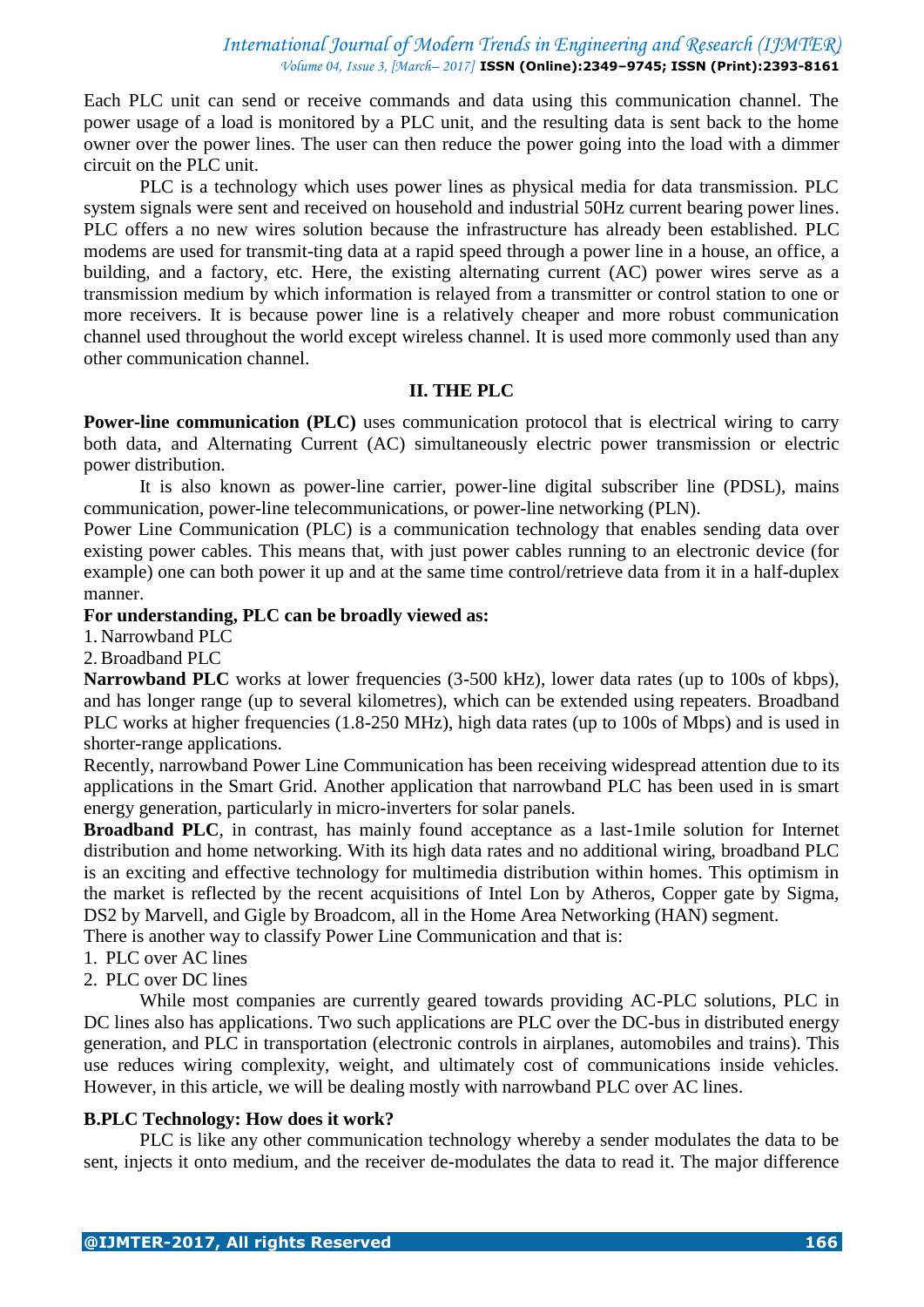is that PLC does not need extra cabling, it re-uses existing wiring. Considering the pervasiveness of power lines, this means with PLC, virtually all line- powered devices can be controlled or monitored!

 When discussing communication technology, it is often useful to refer to the 7-layer OSI model. Some PLC chips can implement only the Physical Layer of the OSI model, while others integrate all seven layers. One could use a Digital Signal Processor (DSP) with a pure software realization of the MAC and an external PHY circuit, or an optimized System-on-Chip (SoC) solution, which includes the complete PLC – MAC and PHY. The Cypress CY8CPLCXX series is an example of the latter, with a ready-to-use Physical and Network layer, and a user-programmable application layer. Before moving on to the applications of PLC, let's first understand the various aspects of the Physical layer by viewing it as three segments based on data rate.

| Low Data Rate                    |                |                                                                                |
|----------------------------------|----------------|--------------------------------------------------------------------------------|
|                                  |                |                                                                                |
| $0-10kbps$                       | 10kbps-1Mbps   | $>1$ Mbps                                                                      |
| BPSK, FSK, SFSK, QA              |                |                                                                                |
| M                                | PSK+OFDM       | PSK+OFDM                                                                       |
| IEC 61334, ANSI/EIA              |                |                                                                                |
| 709.1,.2,UPB                     |                | 1901                                                                           |
| Upto 500kHz                      |                |                                                                                |
| Frequency                        | Upto 500kHz    | In MHz                                                                         |
|                                  |                |                                                                                |
| Applications Control and Command |                | <b>Broadband over</b>                                                          |
|                                  | Command, Voice | powerline, home                                                                |
|                                  |                | Networking                                                                     |
|                                  |                |                                                                                |
|                                  |                | Medium Data Rate High Data Rate<br>PRIME, G3, P1901.2G.hn, IEEE<br>Control and |

#### **C. Modulation Schemes**

A variety of modulation schemes can be used in PLC. Some of these are Orthogonal Frequency Division Multiplexing (OFDM), Binary Phase Shift Keying (BPSK), Frequency Shift Keying (FSK), Spread-FSK (S-FSK) and proprietary schemes too (for example Differential Code Shift Keying (DCSK) from Yitran). In the table below, BPSK, FSK, SFSK and OFDM are compared based on two important criteria – bandwidth efficiency and complexity (cost).

| Modulation  | Bandwidth  | Complexity      |
|-------------|------------|-----------------|
| Scheme      | Efficiency |                 |
| <b>BPSK</b> | Medium     | Low             |
| <b>FSK</b>  | Medium     | $_{\text{10W}}$ |
| <b>SFSK</b> | .ow        | Medium          |
| <b>OFDM</b> | High       | High            |

OFDM offers high data rates, but requires computational horsepower to churn out Fast Fourier Transforms (FFT) and Inverse-FFT (IFFT), as required by the scheme. On the other hand, BPSK, FSK are robust and simple but offer lower data rates. The current trend is to move towards OFDM with PSK modulation (G3 and probably P1901.2). Such heavy computation will require DSP capability, whereas FSK, PSK and SFSK can be accomplished by a microcontroller.

#### **D. Standards**

Various standards have been developed to ensure reliable communications and interoperability, especially for the smart grid and home networking. Examples of such standards are:

| <b>Standard</b>     | Technology | Frequency band | Bit rate(kbps) |
|---------------------|------------|----------------|----------------|
|                     |            |                |                |
| G3-PLC              | OFDM       | 36-90.6kHz     | $5.6 - 45$     |
| <b>PRIME</b>        | OFDM       | 42-89kHz       | 21.4-128.6     |
| <b>IEEE P1901.2</b> | OFDM       | 9-500kHz       |                |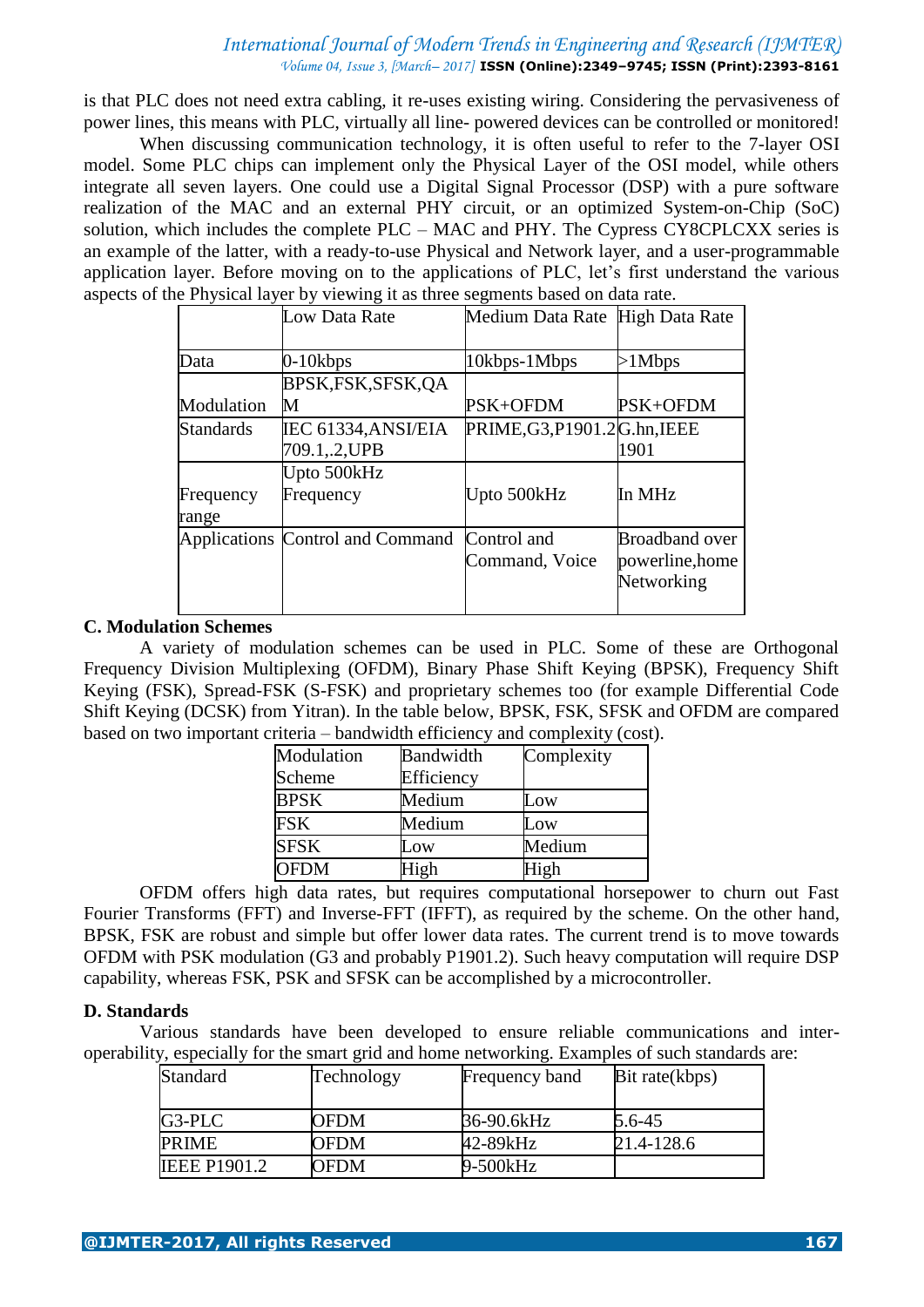| ANSI/EIA 709.1.2 BPSK |              | 6,131kHz         | $3.6 - 5.4$ |
|-----------------------|--------------|------------------|-------------|
| KNX                   | <b>S-FSK</b> | 125-140kHz       |             |
| <b>IEC61334</b>       | <b>S-FSK</b> | <b>CENELEC-A</b> |             |

These, along with the organizations that govern them like CENELEC, FCC, ARIB, Homeplug Power Alliance specify ranges for operation of PLC. If a worldwide standard for PLC were to be established, this would have a positive impact on adoption of PLC. So far, the G3-PLC standard is touted as the most robust scheme available, and the IEEE 1901.2 working group is committed to developing a universally acceptable standard.

#### **E. Frequencies**

Different regions of the world have different frequency bands allocated to narrowband PLC. The table below summarizes the different frequencies available for narrowband PLC communication in the respective region

| Region     | <b>Regularity Body</b> | <b>Frequency Band</b>                             | Note                                                                                                                           |
|------------|------------------------|---------------------------------------------------|--------------------------------------------------------------------------------------------------------------------------------|
| Europe     | <b>CENELEC</b>         | 3-95kHz 95-125kHz<br>125-140 kHz 140-<br>148.5kHz | A-Energy providers<br><b>B-Reserved for users</b><br>c-Reserved for users,<br>regulated CSMA<br>access d-Reserved for<br>users |
| Japan      | ARIB                   | 10-450kHz                                         |                                                                                                                                |
| China      | <b>EPRI</b>            | 3-90kHz 3-500kHz                                  | <b>Not Regulated</b>                                                                                                           |
| <b>USA</b> | <b>FCC</b>             | 10-490kHz                                         |                                                                                                                                |

Where:

CENELEC - European Committee for Electrotechnical Standardization.

ARIB – Association of Radio Industries & Businesses

EPRI – Electric Power Research Institute

FCC – Federal Communications Commission

# **III. LITERATURE REVIEW STAGE**

# **A. Meter Man**

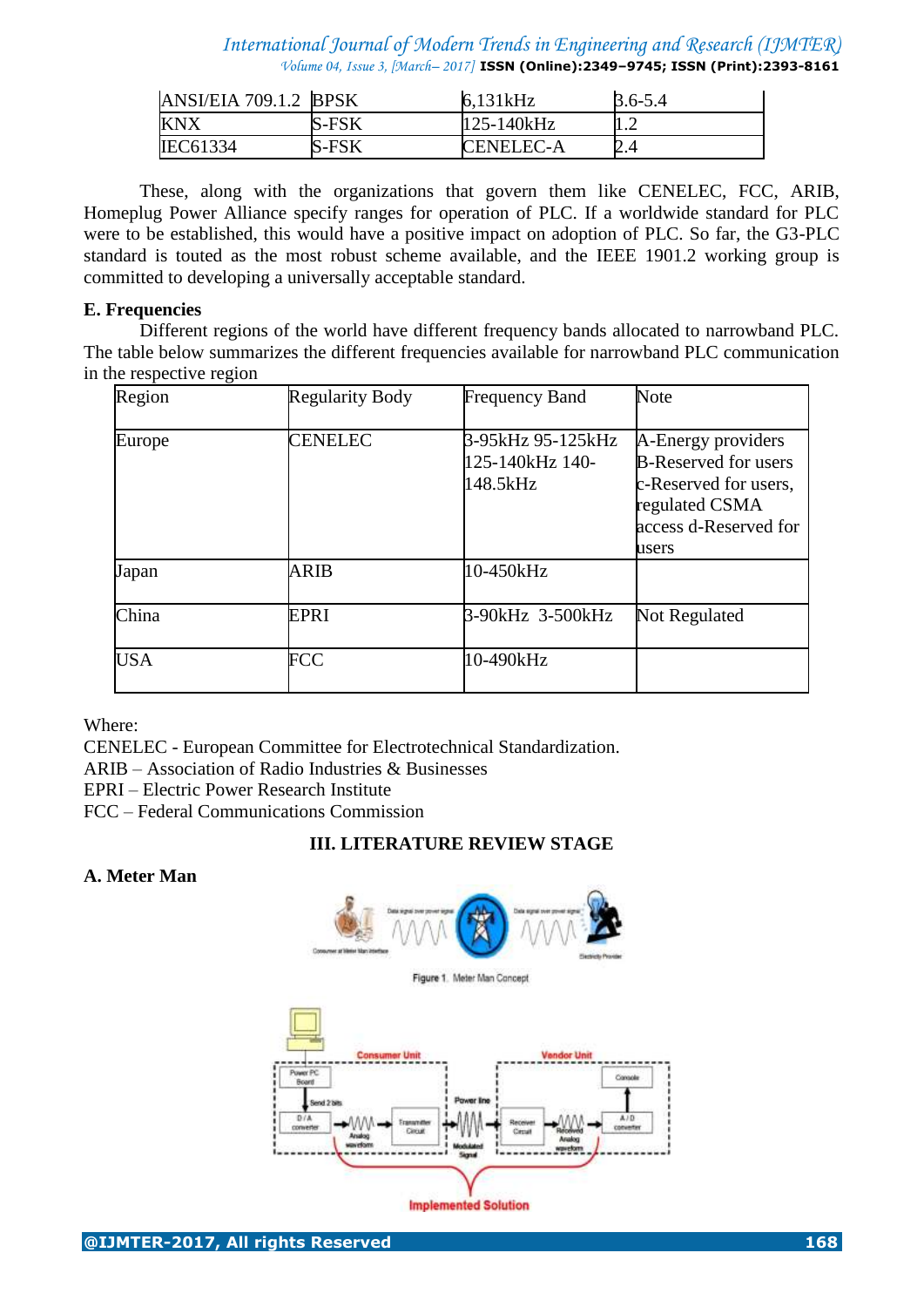In existing system, the consumer would go to Meter Man's Graphical User Interface and choose to adjust his power consumption level that is he will increase or decrease the amount by which he needs power, and Meter Man will send a signal to the electric company inculcating them of the change in demand. Overall, this implementation will be perfect for the distribution of power between two electric grids so that power outages could be avoided. They invented device that would allow communication between the power Supplier Company and their large industrial clients in the hope that their communication would lower the probability of power failures and that it communicates solely through Powerlines. It has 2 circuits, transmitter and receiver. It uses FSK modulating chips and power amplifiers.

#### **B. Automatic Meter Reading**



This system is Automatic meter reading (AMR). It is the modern Power measuring device. It is being used in measuring electricity, gas, water consumption in many countries since it has a lot of advantages that the old analog meters don't have. It has benefits in safety, real time measuring and time saving as well as it has a better user interface and digital data analysis. Data is send over existing carrier(Powerline) that reduces the complexity and cost of system.

#### **C. Data Transmission and Reception**



Data Transmission and Reception using Power Line Communication is the simplest method of using power line technology, in this project the existing electrical layout is used to transmit the data or command from one point towards other without any interference in the electrical signal within the same house. The system can be used to transmit a data signal in the frequency range of 3 KHz to 148.5 KHz. The data code generated is modulated using modulation technique such as FSK, QPSK and after that it is fed to the amplifier then the signal is carried through power line and then at other end the signal is demodulated using the same technique and message is received which was transferred.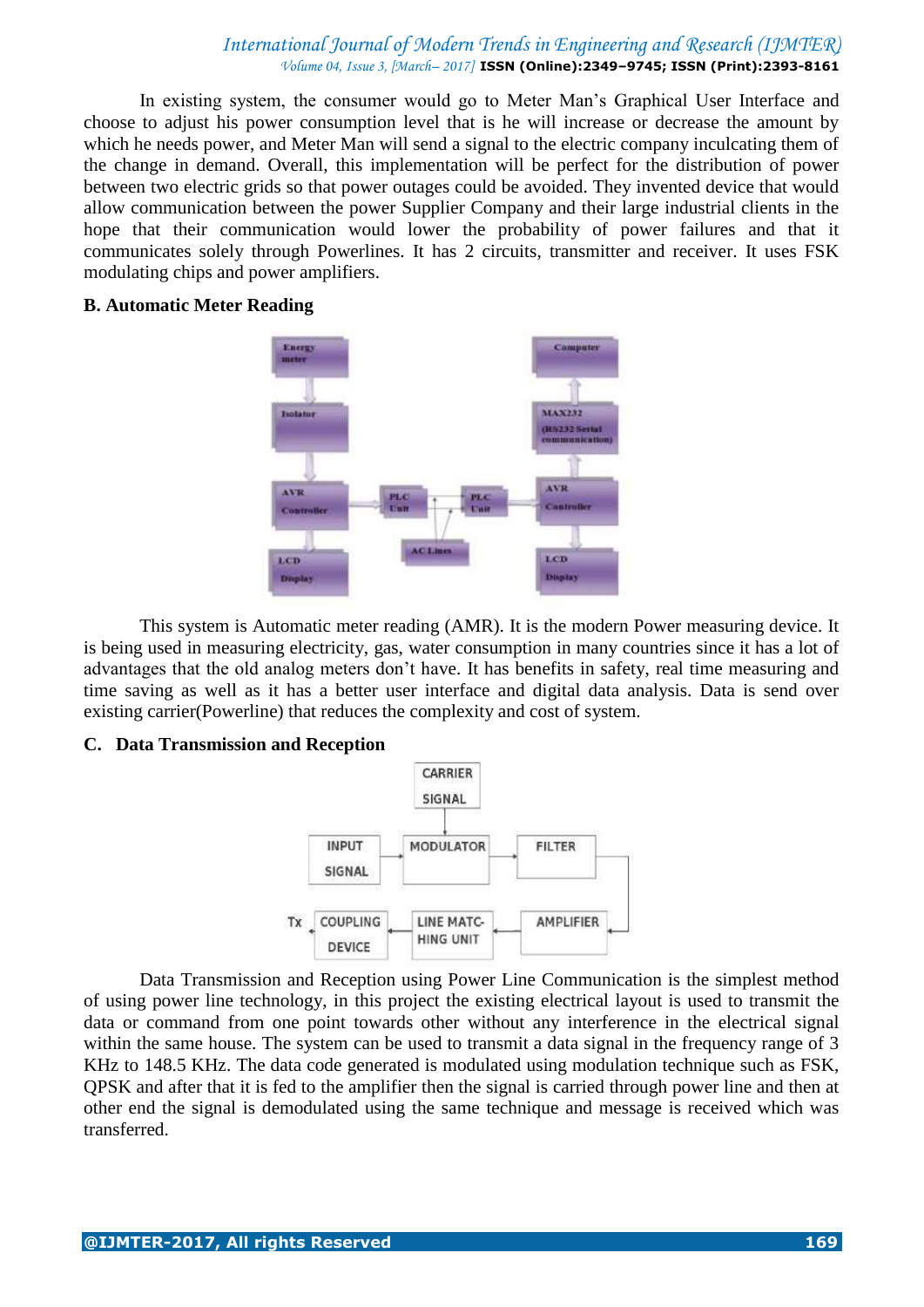# **IV. PROPOSED SYSTEM**

In our project, we have applied the concept of powerline communication to control the electrical devices in industries via an android powered device.

Transmission Part: Data from android device is sent via Wi-Fi to the microcontroller, this data is modulated which modulation technique of FSK, it is modulated so that it ca be transmitted through Powerlines.



**Medium of communication:** Data is transferred to receiver using Powerline

**Reception Part:** This data is received on the receiver power line modem (which is demodulated) and sent to the microcontroller (which is on the receiver side) and the microcontroller then decides which device is to be controlled (depending upon which option is selected in the android application).

**Android Device:** All the options are present on the android application that which appliance should be controlled

**Wi-Fi Module**: The Wi-Fi module is connected through the UART of the microcontroller.

**Modulation:** The power line modem used is PLC1187 which is connected to the microcontroller through another UART is used for modulation of the data, modulation output provides signal which can be directly connected to Powerline.

# **V. ADVANTAGES**

- $\triangleright$  When compared to other communication mediums like routers which will be required in more number in an Industry to cover large areas in acres and to remove Black spots where PLC will provide one stop solution and will limit the cost.
- There will be no need to implement extra infrastructure as PLC will use existing Powerlines.
- $\triangleright$  It provides Flexibility & Stability.
- $\triangleright$  It's easy to install.
- $\triangleright$  PLC solution is a complementary solution to traditional fixed line networks, wireless networks.
- $\triangleright$  Power line communication can be used for many applications like Remote control, Emergency alarms, Security purpose, overall Industrial Automation.

# **VI. FUTURE SCOPE**

To extend the project in near future voice recognition system and Internet of things can be implemented with a RF master unit which can serve as more user-friendly interface, web based can be implemented which will be useful for data logging purposes.

# **VII. CONCLUSION & DISCUSSION**

As it is emerging technology, the next few years will decide whether PLC can compete in the automation market. Therefore, the use of existing power lines in any infrastructures can be used to